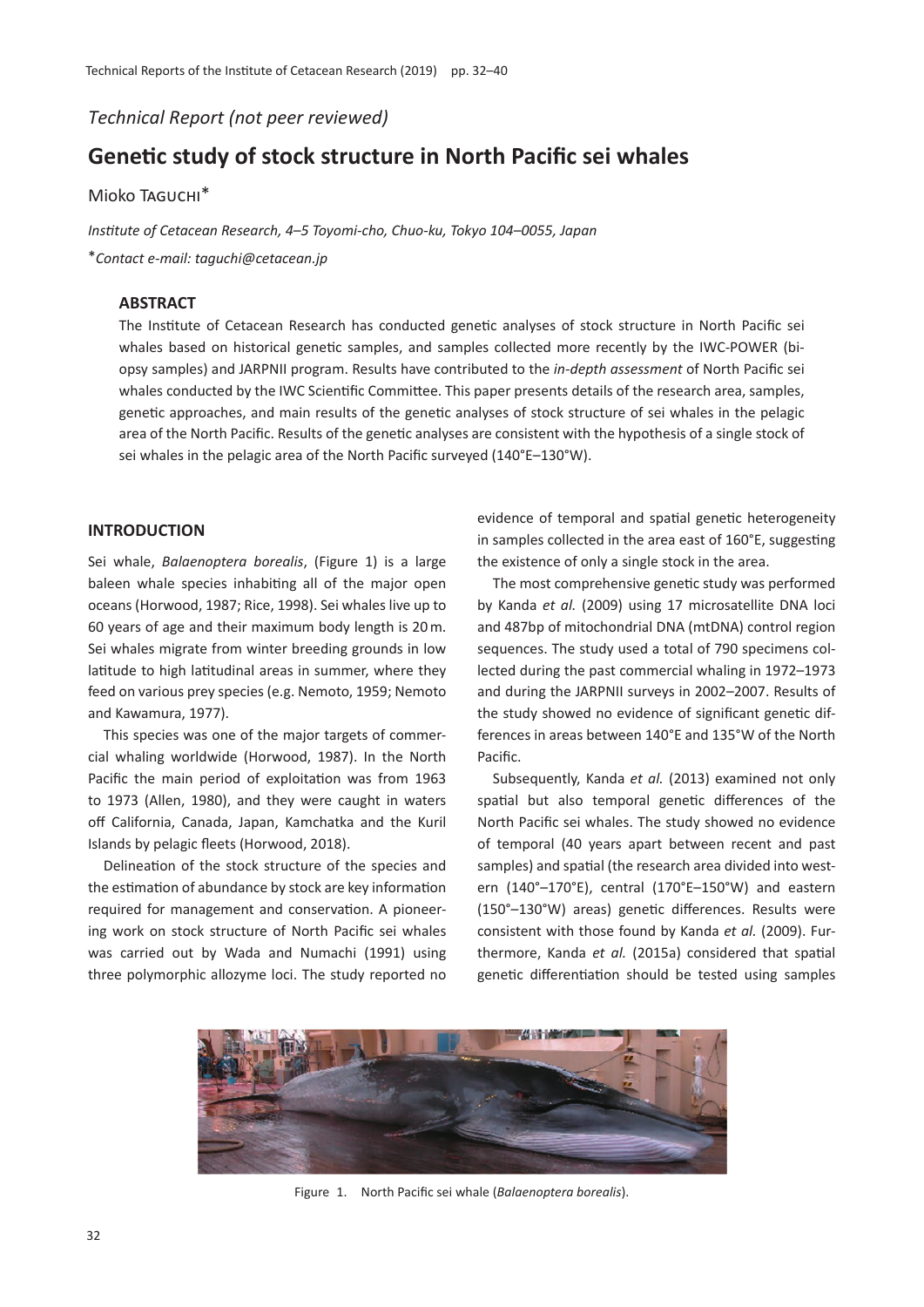collected in the same year in order to eliminate temporal negative biases. Consequently, they examined genetic variations at 16 microsatellite loci using only samples collected during summer in 2010, 2011 and 2012. Again, the results of the study failed to find evidence of multiple stocks of sei whales in the North Pacific.

This paper presents details of the research area, samples, genetic approaches, and main results of the genetic analyses of stock structure of sei whales in the pelagic area of the North Pacific, updated after the work by Kanda *et al.* (2015a). This paper also provides information on some basic concepts of population genetic statistics.

# **MATERIALS AND METHODS**

# **Research area**

The genetic analyses were conducted based on three sampling areas in the pelagic region of the North Pacific: western (140°–150°E), central (150°E–180°) and eastern (180°–130°W) areas (Figure 2). Genetic samples were collected from whales taken during past commercial whaling operations as well during more recent surveys of the JARPNII research program. Biopsy samples obtained during the IWC-Pacific Ocean Whale and Ecosystem Research (IWC-POWER) were also used (see details below).

# **Samples and laboratory procedures**

#### *Samples and DNA extraction*

A total of 1,748 genetic samples of sei whales obtained during past commercial whaling in 1972–1973 (*n*=312), the JARPNII in 2002–2016 (*n*=1,354) and the IWC-POWER (biopsy samples) in 2010–2013 (*n*=82) was subjected to DNA extraction (Table 1).

Total genomic DNA was extracted from 0.05 g of skin tissue, preserved in 99% ethanol at room temperature or stored frozen at −20°C, using the standard phenolchloroform method (Sambrook *et al.*, 1989) or using Gentra Puregene kits (QIAGEN). Extracted DNA was stored in TE buffer (10 mM Tris-HCl, 1 mM EDTA, pH 8.0).

#### *MtDNA sequencing*

See an explanation of mtDNA sequencing analyses in Taguchi *et al.* (2017).

Approximately 500 base pairs of partial control region were amplified by the polymerase chain reaction (PCR) using a set of primers MT4 (Árnason *et al.*, 1993) and Dlp 5R (5ʹ-CCA TCG AGA TGT CTT ATT TAA GGG GAA C-3ʹ). PCR was performed with an initial denaturation step at 95°C for 5 minutes, followed by 30 cycles of 30 seconds at 94°C, 30 seconds at 50°C and 30 seconds at 72°C, with a final extension step at 72°C for 10 minutes. PCR products were purified using MicroSpin S-400HR columns (Pharmacia Biotech). Cycle sequencing was performed using BigDye terminator cycle sequence Kit (Applied Biosystems) and the PCR primers, following the protocols of the manufacturer. The cycle sequencing products were purified using AutoSeq G-50 spin Columns (Pharmacia Biotech). The labeled sequencing fragments from tissue samples collected until 2004, during 2005–2010, and

Table 1

Number of genetic samples of North Pacific sei whales used in this study. Sample size for the present data analyses is shown in parenthesis (mtDNA sequences, microsatellite genotypes).

|                         | Sampling area                                |         |  |    |                               |         |  |  |  |  |  |
|-------------------------|----------------------------------------------|---------|--|----|-------------------------------|---------|--|--|--|--|--|
| Sample source           | Western                                      | Central |  |    |                               | Eastern |  |  |  |  |  |
| Past commercial whaling |                                              |         |  |    | 181 (175, 177) 131 (128, 121) |         |  |  |  |  |  |
| <b>JARPNII</b>          | 30 (30, 30) 1324 (1322, 1323)                |         |  |    |                               |         |  |  |  |  |  |
| <b>IWC-POWER</b>        |                                              | 3 (     |  | 3, | 3) 79 (75, 75)                |         |  |  |  |  |  |
| Total                   | 30 (30, 30) 1508 (1500, 1503) 210 (203, 196) |         |  |    |                               |         |  |  |  |  |  |



Figure 2. Sampling position of sei whales used in the genetic analyses. Color indicates sample source: yellow: past commercial whaling; red: JARPNII; and blue: IWC-POWER.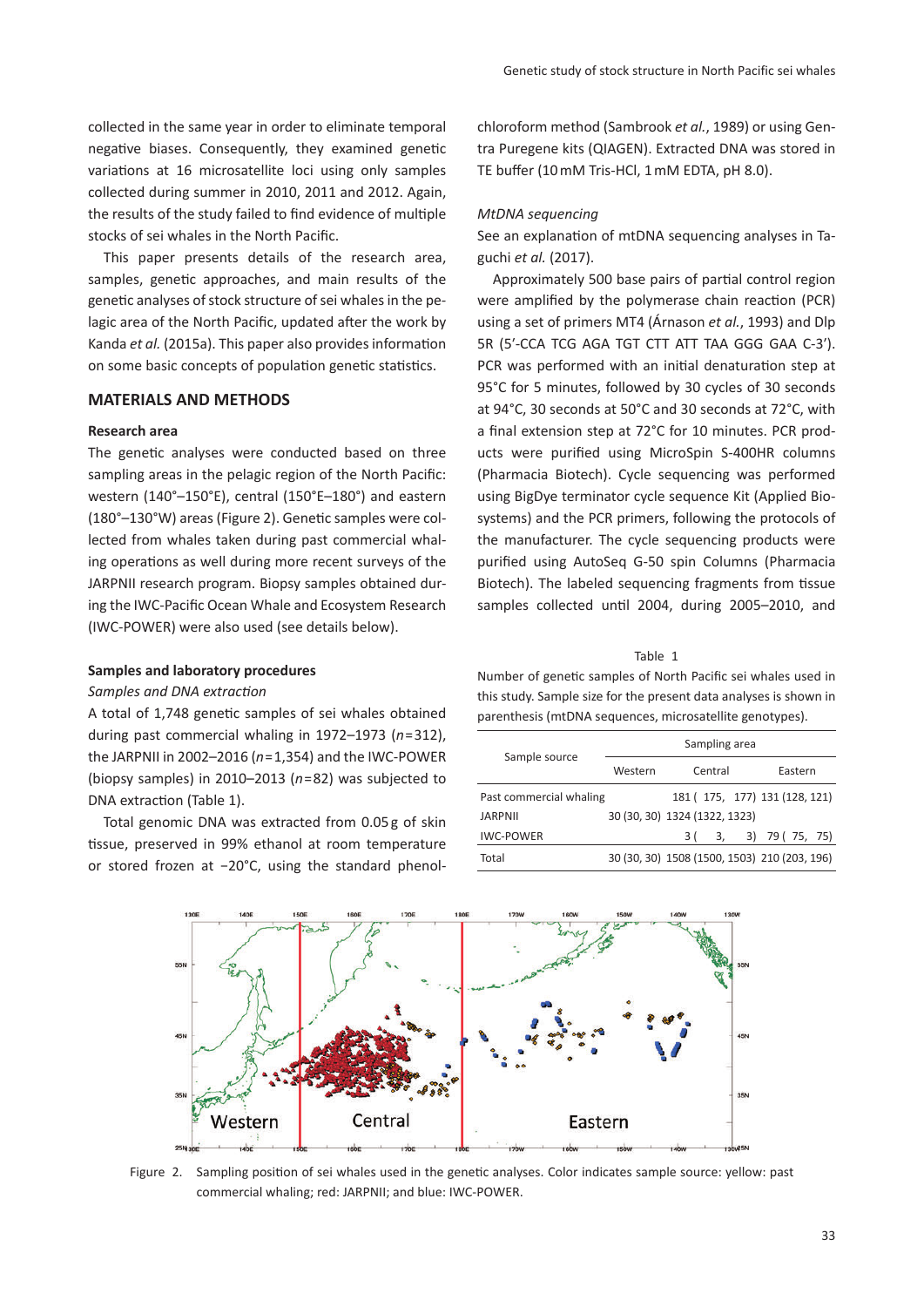from 2011 were resolved using an ABI PRISM 377, ABI PRISM 3100 and ABI3500 Genetic Analyzers (Applied Biosystems), respectively.

#### *Microsatellite DNA genotyping*

See an explanation of microsatellite DNA analyses in Taguchi *et al.* (2017).

All individuals sampled in JARPNII and IWC-POWER surveys were genotyped at 17 nuclear microsatellite loci: EV1, EV14, EV21, EV94, EV104 (Valsecchi and Amos, 1996), GT011 (Bérubé *et al.*, 1998), GT23, GT211, GT271, GT310, GT575 (Bérubé *et al.*, 2000), GATA28, GATA53, GATA98, GATA417, GGAA520 (Palsbøll *et al.*, 1997), and DlrFCB17 (Buchanan *et al.*, 1996). The past commercial whaling samples were genotyped at 15 microsatellite loci (EV14 and GATA417 were not used). Primer sequences and PCR cycling profiles generally followed those of the original authors. The multiplex PCR amplifications were performed in 15 µl reaction mixtures containing 10–100 ng of DNA, 5 pmole of each primer, 0.625 units of Ex Taq DNA polymerase (Takara Shuzo), 2mM of each dNTP, and 10x reaction buffer containing 20mM MgCl<sub>3</sub> (Takara Shuzo), with 94°C for 2 minutes, followed by 30 cycles at 94°C for 20 seconds/54–61°C for 45 seconds/72°C for 1 minute, and a post-cycling extension at 72°C for 10 minutes.

PCR products from tissue samples collected until 2013 were run on a 6% polyacrylamide denaturating gel (Long Ranger) with internal size standard (GENESCAN400HD, Applied Biosystems) using BaseStation100 DNA fragment analyzer (Bio-Rad). Although alleles were visualized using Cartographer software specifically designed for the BaseStation, allelic sizes were determined manually in relation to the internal size standard and sei whale's DNA of known size that were rerun on each gel. The PCR products of samples collected after 2013 were electrophoresed on an ABI 3500 DNA Analyzer (Applied Biosystems), and allele sizes were determined using a 600 LIZ size standard (Applied Biosystems) and GeneMapper v. 4.0 (Applied Biosystems). Microsatellite scores from the latter platform were standardized according to those from the former for each locus.

# **Data analyses**

Three whales re-sampled (two genetic samples obtained from the same individual whale) were excluded from the analysis. Three calves accompanied by their mothers were also excluded from all subsequent analyses, to ensure an independence of the dataset. In addition to this, nine mtDNA sequences data and thirteen microsatellite

genotype data sets were also excluded from the present data set due to their low data qualities.

FDR correction (Benjamini and Hochberg, 1995) was used to adjust the significance level for all multiple comparisons in this study.

Considering a long time series of sample collection of over 40 years, annual genetic variations were preliminary examined in each of the sampling areas, which consistently showed no significant genetic differences. Therefore, the genetic data from several years were combined in each sampling area in all subsequent analyses. More detailed descriptions of the temporal analyses were provided in Appendix 7 in Tamura *et al.* (2019).

# *Genetic diversities*

For microsatellite DNA, the departure from Hardy– Weinberg equilibrium (*HWE*: see Box 1) was tested in each locus using the R package ʻ*HWxtest*' (Engels, 2009). A global test across loci combining the observed *P*-values in each locus by Fisher's method was performed using the R package ʻ*metap*' (Dewey, 2018). The inbreeding coefficient (F<sub>IS</sub>; Weir and Cockerham, 1984) in each locus and across loci was estimated using the R package ʻ*Demerelate*' (Kraemer and Gerlach, 2017). The number of alleles (A) and expected heterozygosity  $(H_{\varepsilon})$ : see Box 2) in each locus and across loci were estimated using the program ARLEQUIN v. 3.5.1.2 (Excoffier and Lischer, 2010).

For mtDNA, haplotype (*h*) and nucleotide (*π*) diversities (Nei, 1987) (see Box 2) with sample standard deviations were estimated using the program ARLEQUIN.

#### *Genetic differentiation and structuring*

The  $F_{ST}$ -like estimates for microsatellites and conventional pairwise  $F_{ST}$  for mtDNA (see Box 3) were calculated to measure the genetic differentiation between sampling areas using 10,000 random permutations of the original dataset in the program ARLEQUIN. A probability test implemented in the program GENEPOP (Rousset, 2008) was used to detect the genetic heterogeneity in microsatellite allele frequency among sampling areas. Difference in mtDNA haplotype frequency among sampling areas was also tested using the Monte Carlo simulation-based chi-square test of independence (Roff and Bentzen, 1989) in R.

Bayesian clustering analysis was performed using microsatellite data to infer the most likely number of clusters using STRUCTURE 2.3.4 (Pritchard *et al.*, 2000). The analysis was conducted with ten independent runs for *K*=2–3. All runs were performed with 100,000 Markov chain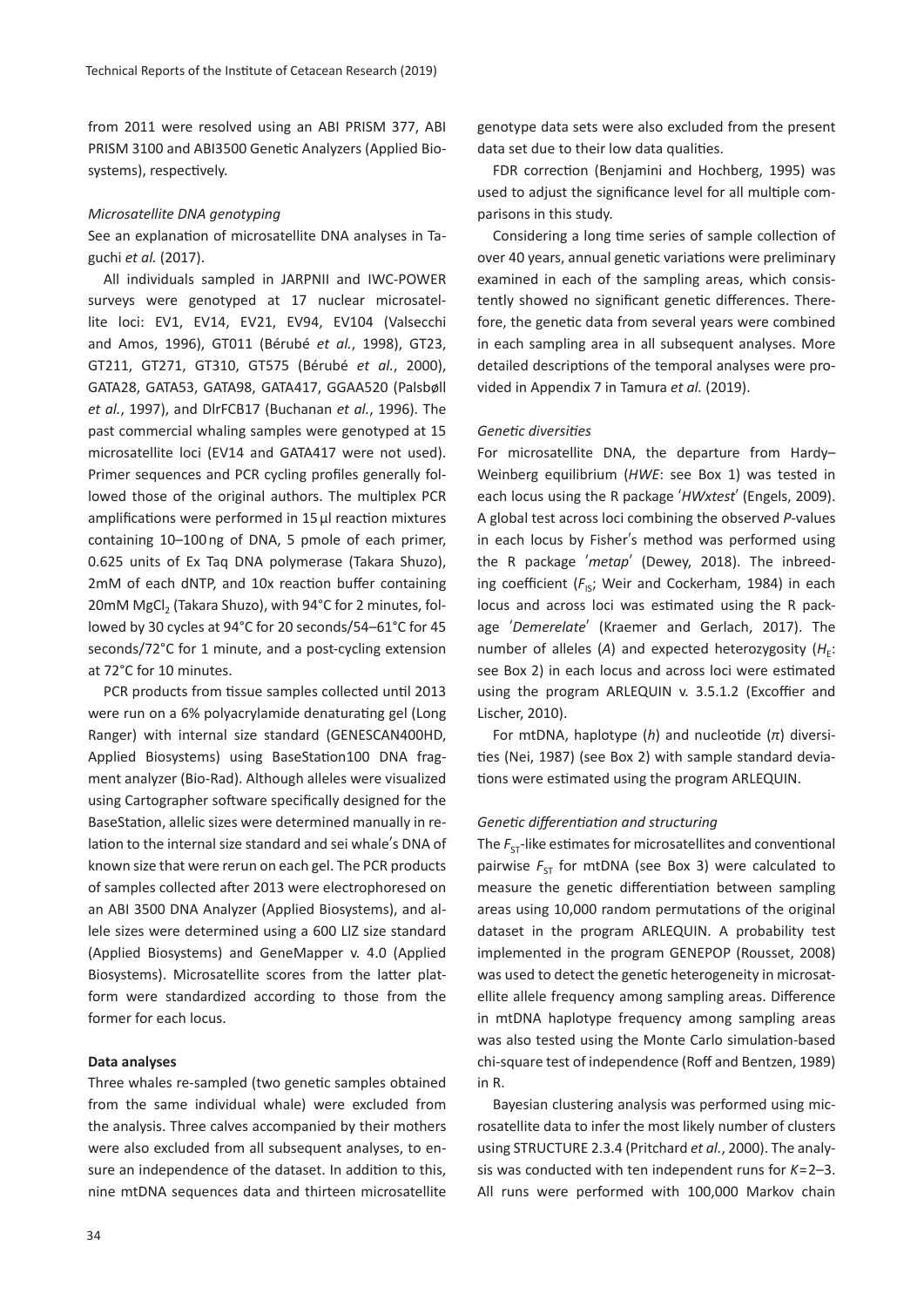# **Box 1. Hardy–Weinberg equilibrium**

The genetic composition of a population is usually described in terms of allele frequency, number of alleles and heterozygosity. Allele and genotype frequencies attain an equilibrium, referred to as the Hardy–Weinberg equilibrium (*HWE*), in the next generation in infinitely large and random mating populations when there are no mutation, immigration or selection. When any of the assumptions underlying *HWE* are violated, then deviations from the equilibrium genotype frequencies will be observed. Thus, the *HWE* are widely used to detect if the population has non-random mating, migration or selection.

For a single locus with two alleles, *HWE* genotype frequencies can be expected according to the relationship:

$$
p^2 + 2pq + q^2 = 1
$$

where p and q are the respective allele frequencies;  $p^2$ =frequency of one allele homozygotes,  $q^2$ =frequency of the other allele homozygotes, and 2*pq*=frequency of heterozygotes.

To determine if the observed genotype frequencies deviate from the frequencies expected from the *HWE* relationship statistically, the difference in number of genotypes between them is tested using a  $\chi^2$  test.

As an example, consider a single microsatellite locus GATA53 with alleles 198 and 202 in ten sei whales (See Table 2.1 in Box 2), hence three genotypes (198/198, 202/198, 202/202) are found. From the observed number of respective genotypes, it is possible to calculate *p* and *q*, and to estimate the *HWE* genotype frequencies based on the allele frequencies calculated from the observed genotype frequencies, as shown in Table 1.1.

#### Table 1.1

Calculation of allele frequencies based on the observed number of genotypes, and the genotype frequencies expected from the *HWE* in a microsatellite locus GATA53 of sei whales.

|              |                 | Observed  |                | Expected             |           |                     |                                 |                  |  |
|--------------|-----------------|-----------|----------------|----------------------|-----------|---------------------|---------------------------------|------------------|--|
| Genotypes    | Number of geno- | Genotype  |                | Number of<br>alleles |           | Allele<br>frequency | Genotype                        | Number of geno-  |  |
|              | types $(O)$     | frequency | 198            | 202                  | 198       | 202                 | frequency                       | types $(E)$      |  |
| 198/198      | $\mathbf{1}$    | 1/10      | $2 \times 1$   |                      | 2/20      |                     | $p^2$ =0.3×0.3                  | $0.09 \times 10$ |  |
|              |                 | 0.1       | $\overline{2}$ |                      | 0.1       |                     | 0.09                            | 0.9              |  |
|              |                 | 4/10      | $1\times4$     | $1\times 4$          | 4/20      | 4/20                | $2pq = 2 \times 0.3 \times 0.7$ | $0.42 \times 10$ |  |
| 202/198      | $\overline{4}$  | 0.4       | $\overline{4}$ | $\overline{4}$       | 0.2       | 0.2                 | 0.42                            | 4.2              |  |
| 202/202      |                 | 5/10      |                | $2\times 5$          |           | 10/20               | $q^2$ =0.7×0.7                  | $0.49 \times 10$ |  |
|              | 5               | 0.5       |                | 10                   |           | 0.5                 | 0.49                            | 4.9              |  |
| <b>Total</b> | 10              | 1.0       | 6              | 14                   | $p = 0.3$ | $q = 0.7$           | 1.00                            | 10.0             |  |

Monte Carlo repetitions and 10,000 burn-in length using the admixture model with correlated allele frequencies. The web-based program STRUCTURE HARVESTER (Earl and vonHoldt, 2012) was used to estimate the mean posterior probability of the data (Also see Goto *et al.* (2017) for detailed basic concept of the STRUCTURE analysis).

# **RESULTS AND DISCUSSION**

All 17 microsatellite loci were polymorphic in the entire dataset of 1,729 sei whales from the North Pacific, which ranged from 22 alleles at EV14 to 3 alleles at GATA53 (Table 2). The mtDNA control region sequences of 1,733 sei whales from the North Pacific contained 39 variable nucleotide sites and a single alignment gap defining 84 haplotypes.

#### **Genetic diversities**

The  $H<sub>E</sub>$  at each locus and across loci were not largely different among sampling areas (Table 2), and the estimates across loci ranged from 0.632 in the western area to 0.639 in the eastern area (Table 2). Significant deviations from *HWE* were not observed at any loci and across loci in each sampling area after FDR correction (Table 2), which suggested that North Pacific sei whales in each of the sampling areas derived from a single breeding population.

Regarding mtDNA, both *h* and *π* were similar among sampling areas, which ranged from 0.908 in the western area to 0.927 in the eastern area, and from 0.789% in the western area to 0.803% in the central area, respectively (Table 3). These observations were consistent with the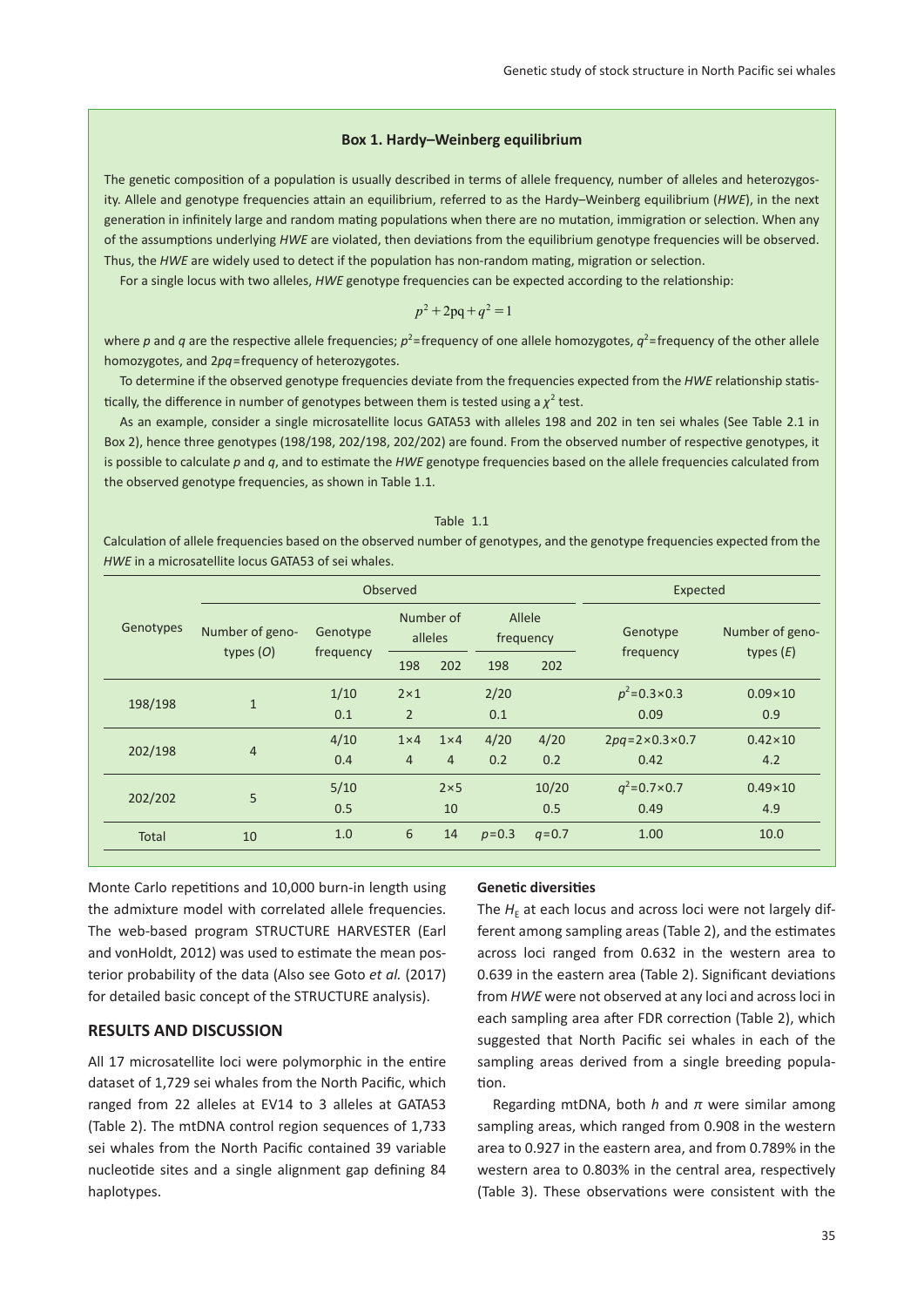#### **Box 2. Estimating genetic diversity**

Genetic diversity is characterized by allele frequencies at each locus, which can be influenced by population size, gene flow, reproductive system, natural selection, genetic mutation or genetic linkage. In natural environment, populations are commonly fragmented into subpopulations in different size partly separated from each other by barriers to migration, and this may change the genetic diversity among populations.

**Observed heterozygosity (***H***O)** is defined as the proportion of individuals heterozygous across a set of loci (*h<sup>j</sup>* ), or the proportion of loci for which an individual is heterozygous (*hi* ). This estimate can be obtained by direct count of heterozygotes, as shown in Table 2.1. Overall estimates are averages across the loci used in the study.

| Sub-set of data used in this study involving seventeen microsatellite loci genotyped in each of ten sei whales. |                |                |                |                |                |                |                |                |                |                |       |  |  |  |  |
|-----------------------------------------------------------------------------------------------------------------|----------------|----------------|----------------|----------------|----------------|----------------|----------------|----------------|----------------|----------------|-------|--|--|--|--|
| Microsatellite                                                                                                  |                | Individual (i) |                |                |                |                |                |                |                |                |       |  |  |  |  |
| loci $(j)$                                                                                                      | <b>SEI-001</b> | <b>SEI-002</b> | <b>SEI-003</b> | <b>SEI-004</b> | <b>SEI-005</b> | <b>SEI-006</b> | <b>SEI-007</b> | <b>SEI-008</b> | <b>SEI-009</b> | <b>SEI-010</b> | $h_i$ |  |  |  |  |
| <b>EV21</b>                                                                                                     | 120124         | 120120         | 120120         | 118120         | 120126         | 120122         | 120120         | 120124         | 118122         | 120124         | 0.7   |  |  |  |  |
| GGAA520                                                                                                         | 217221         | 221221         | 217229         | 225229         | 225229         | 217233         | 213225         | 221229         | 217229         | 221225         | 0.9   |  |  |  |  |
| GATA98                                                                                                          | 102110         | 094098         | 098106         | 102102         | 102102         | 094102         | 098102         | 102102         | 094106         | 098102         | 0.7   |  |  |  |  |
| GT211                                                                                                           | 115115         | 115115         | 115117         | 115117         | 115115         | 115115         | 115115         | 115115         | 115119         | 115121         | 0.4   |  |  |  |  |
| <b>EV14</b>                                                                                                     | 155167         | 159179         | 155167         | 157167         | 155167         | 161161         | 155155         | 155159         | 155155         | 155155         | 0.6   |  |  |  |  |
| GATA53                                                                                                          | 202202         | 198198         | 198202         | 202202         | 202202         | 202202         | 198202         | 202202         | 198202         | 198202         | 0.4   |  |  |  |  |
| EV1                                                                                                             | 130146         | 130146         | 144162         | 146146         | 148152         | 146146         | 148158         | 148152         | 146148         | 130138         | 0.8   |  |  |  |  |
| <b>EV94</b>                                                                                                     | 219221         | 217217         | 217219         | 213221         | 217225         | 217219         | 217219         | 221223         | 217219         | 217221         | 0.9   |  |  |  |  |
| GT23                                                                                                            | 116118         | 116126         | 116116         | 116116         | 112116         | 116116         | 116116         | 116118         | 116116         | 116120         | 0.5   |  |  |  |  |
| GT575                                                                                                           | 140146         | 138146         | 146148         | 138138         | 138138         | 138146         | 138148         | 146146         | 138148         | 138138         | 0.6   |  |  |  |  |
| <b>GATA417</b>                                                                                                  | 220220         | 224224         | 212240         | 216232         | 216224         | 212228         | 220224         | 224224         | 212220         | 216220         | 0.7   |  |  |  |  |
| GT310                                                                                                           | 108110         | 108108         | 108110         | 108108         | 108110         | 110110         | 108108         | 108108         | 108108         | 108114         | 0.4   |  |  |  |  |
| EV104                                                                                                           | 134140         | 134144         | 134140         | 140140         | 140144         | 134134         | 134142         | 140142         | 140144         | 140142         | 0.8   |  |  |  |  |
| GATA28                                                                                                          | 228232         | 228232         | 224232         | 216236         | 232232         | 212220         | 224232         | 216232         | 232232         | 212232         | 0.8   |  |  |  |  |
| GT271                                                                                                           | 096096         | 096096         | 096096         | 096096         | 096096         | 094096         | 094096         | 094096         | 096096         | 096096         | 0.3   |  |  |  |  |
| GT011                                                                                                           | 123127         | 123123         | 123123         | 123123         | 123129         | 123129         | 123123         | 123127         | 123123         | 123123         | 0.4   |  |  |  |  |
| DIrFCB17                                                                                                        | 199203         | 203207         | 205221         | 199215         | 199207         | 199203         | 209215         | 183205         | 201203         | 203211         | 1.0   |  |  |  |  |
| $h_i$                                                                                                           | 0.765          | 0.471          | 0.765          | 0.471          | 0.647          | 0.588          | 0.647          | 0.647          | 0.647          | 0.765          | 0.641 |  |  |  |  |

Table 2.1

Genotypes are represented by 6-digits codes (each allele is coded by 3-digits), and heterozygotes are indicated with red color. In this example, 109 of 170 assayed genotypes are heterozygous (overall  $H_0$ =0.641).

Expected heterozygosity ( $H_F$ ) is defined as the expected proportion of individuals heterozygous from observed allele frequencies, assuming the population is in *HWE* (see Box 1), as shown in Table 2.2. In the case of two alleles at a locus with their respective frequencies of p and q, the expected heterozygosity  $H<sub>E</sub>=2pq$ . When there are more than two alleles, it is simpler to calculate  $H<sub>F</sub>$  as follows:

$$
H_{\rm E} = 1 - \sum_{i=1}^{k} p_i^2
$$

where  $p_i$  is the frequency of the *i*-th allele, and *k* is the number of alleles.  $H_\epsilon$  is normally used rather than  $H_\mathrm{o}$  since it is less affected by sampling.

comparable genetic diversities among sampling areas observed in microsatellite DNA.

#### **Genetic differentiations and structuring**

Pairwise  $F_{ST}$ -like estimates for microsatellites did not

show any genetic differentiations between sampling areas (Table 4), which was consistent with the pairwise conventional  $F_{ST}$  estimates for mtDNA (Table 4). Heterogeneity tests also showed no differences in microsatellite allele ( $P = 0.679$ ,  $d.f. = 34$ ,  $\chi^2 = 29.69$ ) and mtDNA haplotype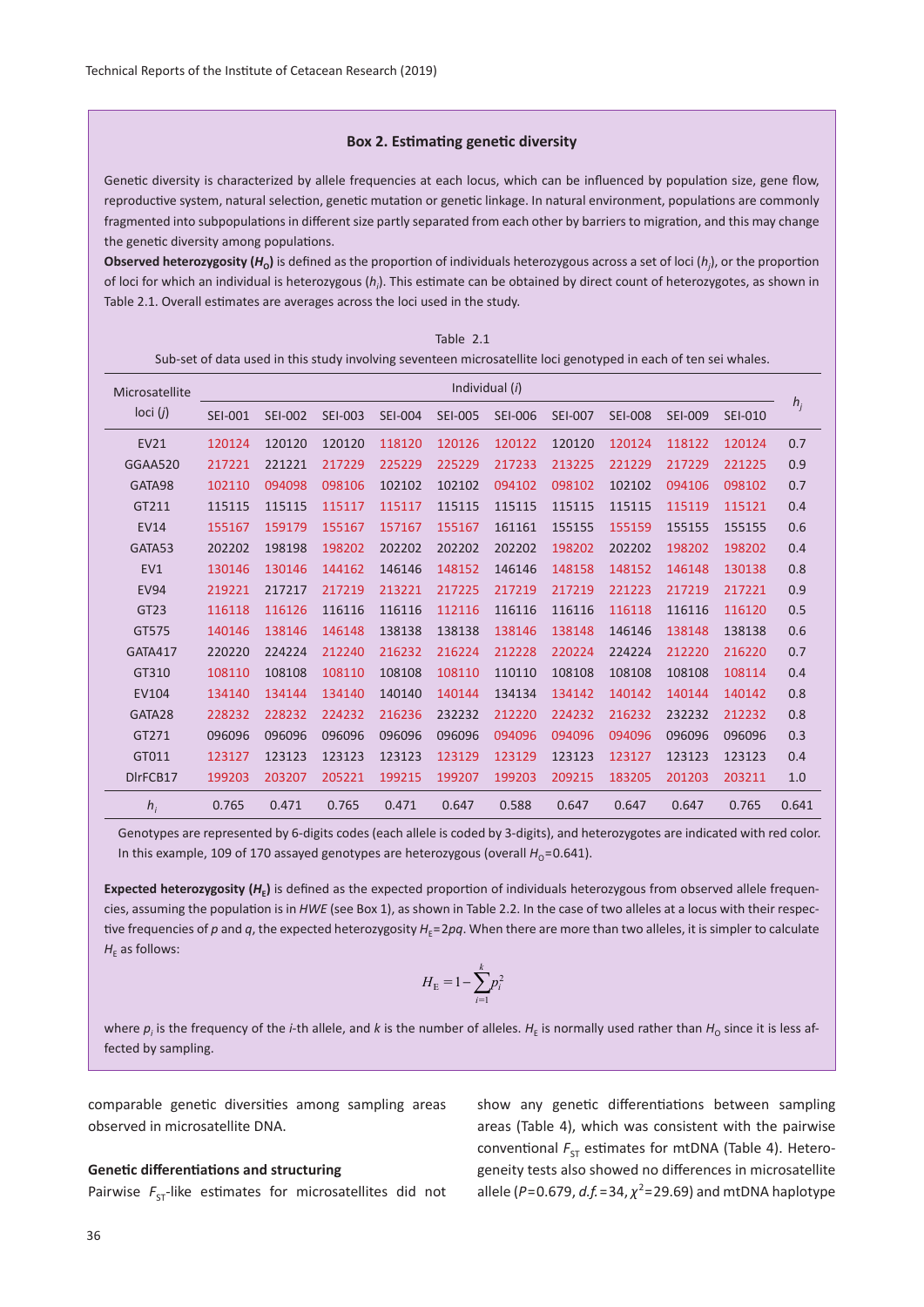| Alleles (i)<br>Microsatellite |      |      |      |      |      |      |      |      |                                                                                            |      |                |                |         |
|-------------------------------|------|------|------|------|------|------|------|------|--------------------------------------------------------------------------------------------|------|----------------|----------------|---------|
| loci                          |      |      |      |      |      |      |      |      | allele 1 allele 2 allele 3 allele 4 allele 5 allele 6 allele 7 allele 8 allele 9 allele 10 |      | $\overline{A}$ | H <sub>o</sub> | $H_{E}$ |
| EV21                          | 0.10 | 0.60 | 0.10 | 0.15 | 0.05 |      |      |      |                                                                                            |      | 5              | 0.7            | 0.60    |
| GGAA520                       | 0.05 | 0.20 | 0.25 | 0.20 | 0.25 | 0.05 |      |      |                                                                                            |      | 6              | 0.9            | 0.79    |
| GATA98                        | 0.15 | 0.20 | 0.50 | 0.10 | 0.05 |      |      |      |                                                                                            |      | 5              | 0.7            | 0.68    |
| GT211                         | 0.80 | 0.10 | 0.05 | 0.05 |      |      |      |      |                                                                                            |      | $\overline{4}$ | 0.4            | 0.35    |
| <b>EV14</b>                   | 0.50 | 0.05 | 0.10 | 0.10 | 0.20 | 0.05 |      |      |                                                                                            |      | 6              | 0.6            | 0.69    |
| GATA53                        | 0.30 | 0.70 |      |      |      |      |      |      |                                                                                            |      | $\overline{2}$ | 0.4            | 0.42    |
| EV1                           | 0.15 | 0.05 | 0.05 | 0.35 | 0.20 | 0.10 | 0.05 | 0.05 |                                                                                            |      | 8              | 0.8            | 0.80    |
| <b>EV94</b>                   | 0.05 | 0.40 | 0.25 | 0.20 | 0.05 | 0.05 |      |      |                                                                                            |      | 6              | 0.9            | 0.73    |
| GT23                          | 0.05 | 0.75 | 0.10 | 0.05 | 0.05 |      |      |      |                                                                                            |      | 5              | 0.5            | 0.42    |
| GT575                         | 0.50 | 0.05 | 0.30 | 0.15 |      |      |      |      |                                                                                            |      | 4              | 0.6            | 0.64    |
| <b>GATA417</b>                | 0.15 | 0.15 | 0.25 | 0.30 | 0.05 | 0.05 | 0.05 |      |                                                                                            |      | $\overline{7}$ | 0.7            | 0.80    |
| GT310                         | 0.70 | 0.25 | 0.05 |      |      |      |      |      |                                                                                            |      | 3              | 0.4            | 0.45    |
| EV104                         | 0.30 | 0.40 | 0.15 | 0.15 |      |      |      |      |                                                                                            |      | $\overline{4}$ | 0.8            | 0.71    |
| GATA28                        | 0.10 | 0.10 | 0.05 | 0.10 | 0.10 | 0.50 | 0.05 |      |                                                                                            |      | $\overline{7}$ | 0.8            | 0.71    |
| GT271                         | 0.15 | 0.85 |      |      |      |      |      |      |                                                                                            |      | $\overline{2}$ | 0.3            | 0.26    |
| GT011                         | 0.80 | 0.10 | 0.10 |      |      |      |      |      |                                                                                            |      | 3              | 0.4            | 0.34    |
| DIrFCB17                      | 0.05 | 0.20 | 0.05 | 0.25 | 0.10 | 0.10 | 0.05 | 0.05 | 0.10                                                                                       | 0.05 | 10             | 1.0            | 0.86    |

Table 2.2

The averaged statistics over the seventeen loci were shown at the bottom (overall  $H_F$ =0.60).

For haplotypic data such as mitochondrial DNA, a simple estimate of diversity, which is equivalent to  $H<sub>E</sub>$  for diploid data, called as haplotype diversity (*H*) can be also calculated as  $H=1-\sum_{i=1}^k p_i^2$  where *k* is the number of haplotypes, and  $p_i$  is the frequency of haplotype *i* (Nei, 1987). In the case of full sequence comparison, **nucleotide diversity (***π***)**, which is equivalent to *H* at the nucleotide level, is given by *π*=∑<sub>*ij××jπ<sub>ij</sub>,* where *p<sub>ij</sub>* is the proportion of different homologous nucleotide sites between</sub> haplotypes *i* and *j*, and  $x_i$  and  $x_j$  are the frequencies of haplotypes *i* and *j*, respectively (Nei, 1987).

# **Box 3. Measuring genetic differentiation**

*F*-statistics, which is first introduced by Wright (1951), is one of important estimators to describe population genetic structure. This statistics partitions overall genetic diversities into components within and among populations, and can be calculated using heterozygosity as the following equations (Nei, 1987):

$$
F_{IS} = (h_s - h_i) / h_s
$$
  
\n
$$
F_{IT} = (h_t - h_i) / h_t
$$
  
\n
$$
F_{ST} = (h_t - h_s) / h_t
$$

where  $h_i$  is the  $H_0$  averaged across all populations,  $h_\varsigma$  is the  $H_{\rm E}$  averaged across all populations, and  $h_{\rm t}$  is the  $H_{\rm E}$  for the total population. Two of which, i.e. F<sub>IS</sub> and F<sub>ST</sub>, are widely used as estimators to describe genetic structure. The F<sub>IS</sub> (inbreeding coefficient) can be positive indicating a deficiency of heterozygotes when inbreeding or population subdivision occur within populations, while negative values indicating an excess of heterozygotes will be observed when outbreeding occurs within populations. The *F*<sub>ST</sub> (fixation index) is a common estimator for genetic differentiation among populations, and varies from 0 (no differentiation between populations) to 1 (fixation of different alleles in populations).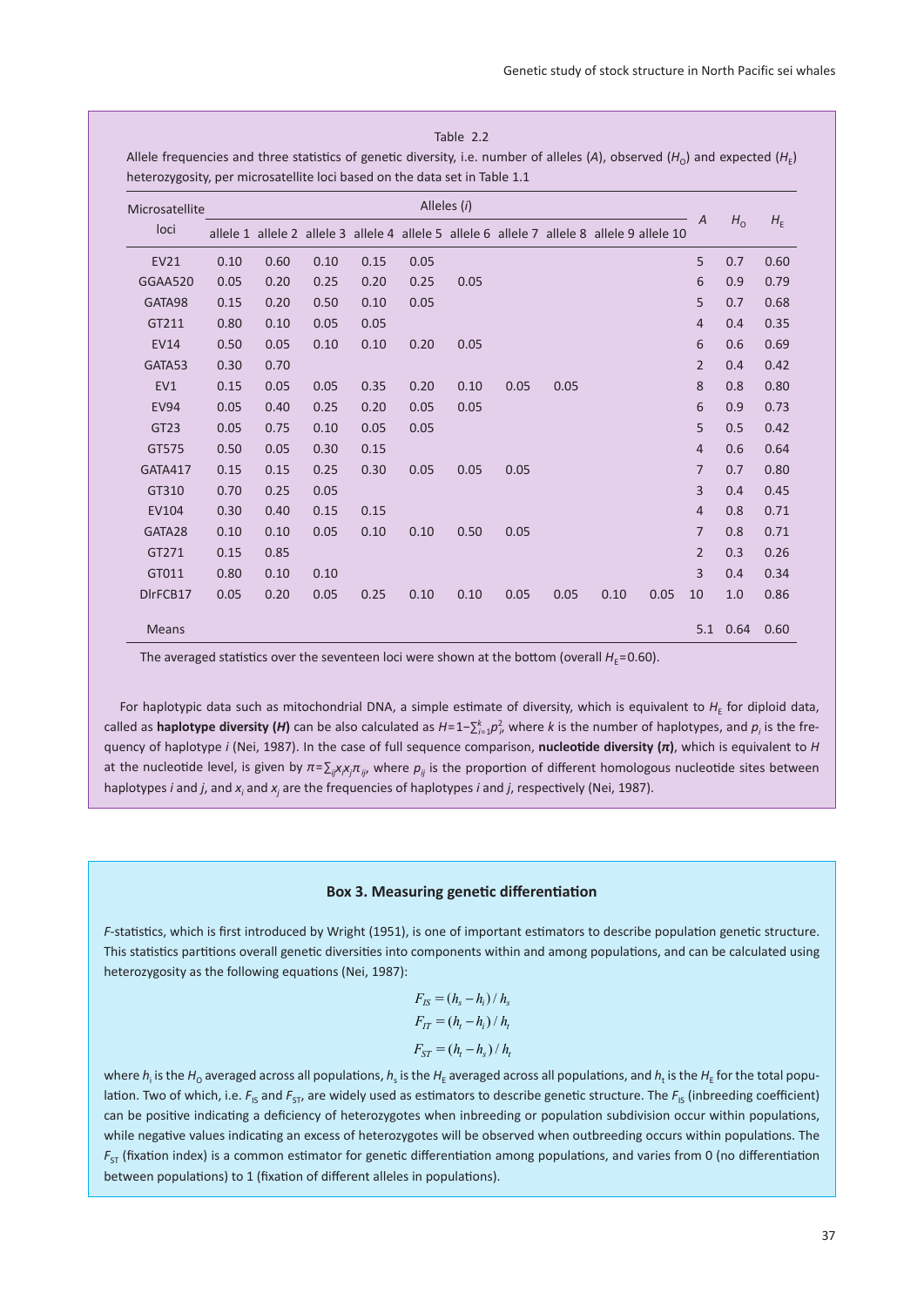Technical Reports of the Institute of Cetacean Research (2019)

|                  | $\sim$ . The power medical matrix of the sense of the sense in extension for the sense of $\sim$ |      |         |            |                 |      |         |         |            |                 |         |      |         |            |                 |
|------------------|--------------------------------------------------------------------------------------------------|------|---------|------------|-----------------|------|---------|---------|------------|-----------------|---------|------|---------|------------|-----------------|
| Microsatellite   |                                                                                                  |      | Western |            |                 |      | Central |         |            |                 | Eastern |      |         |            |                 |
| loci             | $\boldsymbol{n}$                                                                                 | Α    | $H_{E}$ | <b>HWE</b> | $F_{\text{IS}}$ | n    | Α       | $H_{E}$ | <b>HWE</b> | $F_{\text{IS}}$ | $\eta$  | Α    | $H_{E}$ | <b>HWE</b> | $F_{\text{IS}}$ |
| EV21             | 30                                                                                               | 5    | 0.706   | 0.667      | $-0.136$        | 1501 | 6       | 0.644   | 0.867      | $-0.004$        | 196     | 6    | 0.651   | 0.295      | $-0.011$        |
| GGAA520          | 30                                                                                               | 7    | 0.789   | 0.648      | $-0.014$        | 1499 | 9       | 0.802   | 0.965      | 0.004           | 193     | 9    | 0.792   | 0.833      | 0.059           |
| GATA98           | 30                                                                                               | 5    | 0.686   | 0.441      | $-0.070$        | 1485 | 7       | 0.734   | 0.792      | $-0.005$        | 159     | 6    | 0.748   | 0.043      | 0.050           |
| GT211            | 30                                                                                               | 4    | 0.295   | 1.000      | 0.099           | 1503 | 6       | 0.308   | 0.019      | 0.016           | 194     | 4    | 0.316   | 0.124      | $-0.078$        |
| EV14             | 30                                                                                               | 12   | 0.818   | 0.625      | 0.105           | 1326 | 22      | 0.865   | 0.846      | 0.001           | 74      | 14   | 0.861   | 0.862      | $-0.020$        |
| GATA53           | 30                                                                                               | 3    | 0.413   | 0.291      | $-0.050$        | 1500 | 3       | 0.494   | 0.990      | 0.003           | 192     | 3    | 0.508   | 0.819      | 0.015           |
| EV1              | 30                                                                                               | 12   | 0.814   | 0.814      | 0.017           | 1502 | 16      | 0.836   | 0.583      | 0.010           | 196     | 17   | 0.835   | 0.407      | 0.034           |
| <b>EV94</b>      | 30                                                                                               | 6    | 0.655   | 0.222      | 0.085           | 1502 | 8       | 0.685   | 0.519      | $-0.023$        | 196     | 6    | 0.702   | 0.287      | $-0.032$        |
| GT <sub>23</sub> | 30                                                                                               | 6    | 0.554   | 0.335      | $-0.146$        | 1503 | 14      | 0.606   | 0.308      | 0.017           | 195     | 11   | 0.600   | 0.741      | 0.008           |
| GT575            | 30                                                                                               | 4    | 0.603   | 0.378      | $-0.108$        | 1503 | 5       | 0.593   | 0.657      | 0.024           | 190     | 6    | 0.577   | 0.816      | 0.061           |
| <b>GATA417</b>   | 30                                                                                               | 7    | 0.791   | 0.956      | $-0.055$        | 1326 | 9       | 0.782   | 0.449      | $-0.005$        | 75      | 8    | 0.785   | 0.561      | 0.049           |
| GT310            | 30                                                                                               | 3    | 0.513   | 1.000      | 0.026           | 1502 | 5       | 0.483   | 0.160      | $-0.020$        | 196     | 4    | 0.483   | 0.364      | $-0.077$        |
| EV104            | 30                                                                                               | 5.   | 0.743   | 0.847      | $-0.078$        | 1500 | 10      | 0.726   | 0.878      | 0.003           | 191     | 8    | 0.703   | 0.678      | 0.017           |
| GATA28           | 30                                                                                               | 9    | 0.821   | 0.082      | 0.027           | 1503 | 11      | 0.812   | 0.559      | 0.016           | 196     | 10   | 0.825   | 0.719      | $-0.015$        |
| GT271            | 30                                                                                               | 3    | 0.242   | 1.000      | $-0.105$        | 1503 | 4       | 0.140   | 0.579      | 0.006           | 196     | 3    | 0.130   | 1.000      | 0.022           |
| GT011            | 30                                                                                               | 4    | 0.415   | 0.889      | $-0.128$        | 1503 | 6       | 0.449   | 0.899      | 0.006           | 196     | 4    | 0.458   | 0.751      | 0.020           |
| DIrFCB17         | 30                                                                                               | 14   | 0.890   | 0.310      | $-0.049$        | 1502 | 20      | 0.872   | 0.106      | 0.012           | 188     | 17   | 0.882   | 0.165      | 0.023           |
| Overall          |                                                                                                  | 6.41 | 0.632   | 0.939      | $-0.034$        |      | 9.47    | 0.637   | 0.790      | 0.003           |         | 8.00 | 0.639   | 0.753      | 0.007           |

Table 2 Summary statistics for 17 microsatellite loci in North Pacific sei whale in each sampling area.

Table 3

Summary statistics for mtDNA control region in North Pacific sei whale in each sampling area.

|       |                |     | Western |  | Central |  |  |  |                                                                                  | Eastern |  |  |  |  |
|-------|----------------|-----|---------|--|---------|--|--|--|----------------------------------------------------------------------------------|---------|--|--|--|--|
| mtDNA | $\overline{a}$ | h — |         |  |         |  |  |  | S.D. $\pi$ (%) S.D. n h S.D. $\pi$ (%) S.D. n h S.D. $\pi$ (%) S.D.              |         |  |  |  |  |
|       | 30             |     |         |  |         |  |  |  | 0.908 0.036 0.789 0.454 1500 0.925 0.004 0.803 0.446 203 0.927 0.010 0.797 0.445 |         |  |  |  |  |

Table 4 Pairwise  $F_{ST}$  between sampling areas. Upper and below diagonals indicate results from microsatellite and mtDNA.

| Sampling area | Western   | Central   | Eastern   |
|---------------|-----------|-----------|-----------|
| Western       |           | $-0.0002$ | $-0.0010$ |
| Central       | $-0.0007$ |           | $-0.0014$ |
| Eastern       | 0.0004    | 0.0002    |           |
|               |           |           |           |

 $(P=0.699, \chi^2=142.09)$  frequencies among sampling areas.

The clustering patterns in each *K* estimated by the program STRUCTURE also did not infer a distinct genetic structuring of this species (Figure 3). These results suggested absence of genetic structure among sei whales distributed in the pelagic area of the North Pacific investigated in this study, which was also supported by the fact that genetic diversities were not different among sampling areas in both markers, and there were no departures from *HWE* in each of sampling areas.



Figure 3. Bar plot of membership probabilities in STRUCTURE analyses at *K*=2–3 for North Pacific sei whales. Each individual is characterized by a thin vertical line, which is divided into *K* colored segments on the basis of the individual's membership fractions in *K* clusters.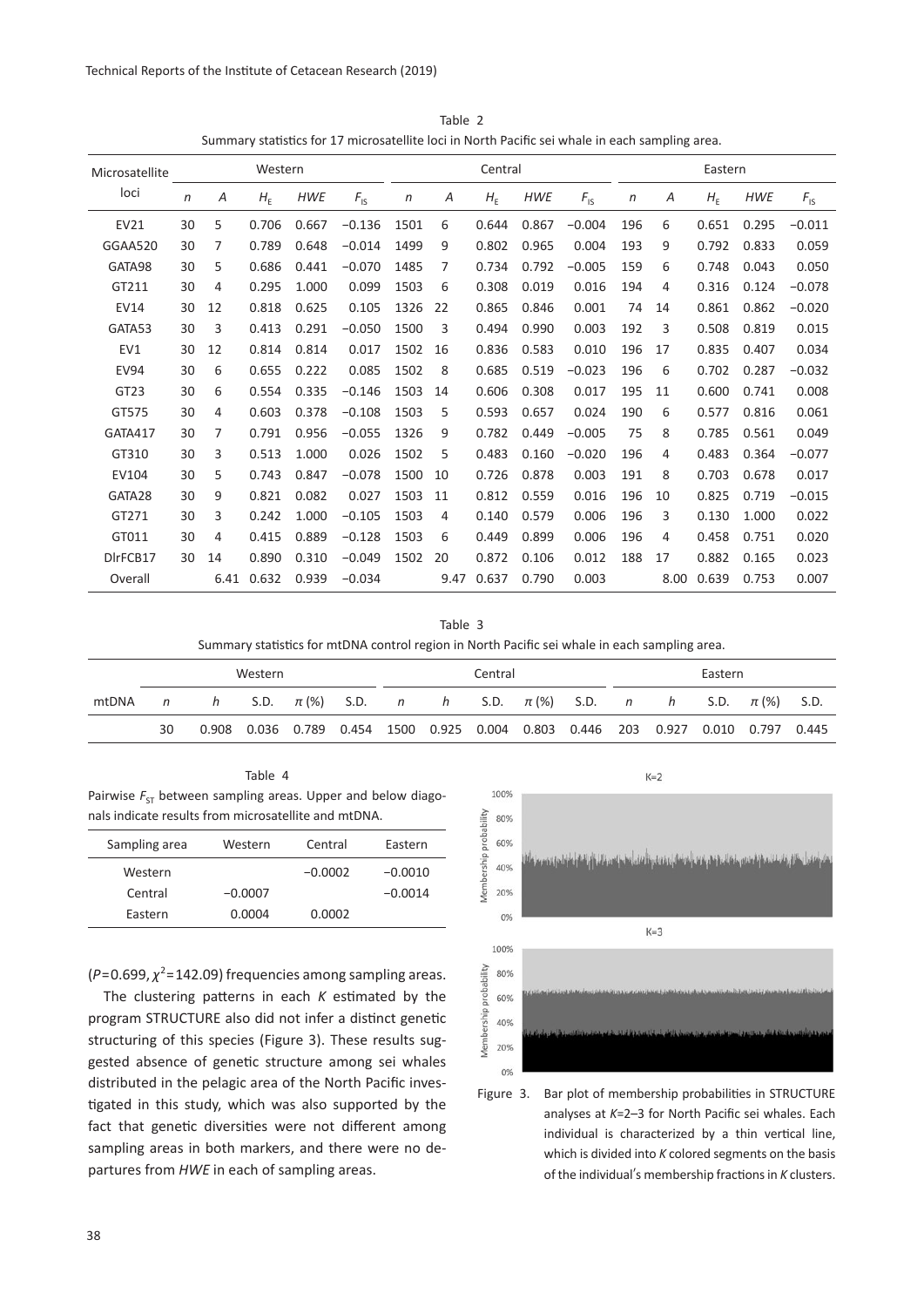# **CONCLUSIONS**

The present pairwise  $F_{ST}$  estimates and heterogeneity tests did not show any significant genetic differentiations among the three sampling areas for both genetic markers. This was also supported by the STRUCTURE analysis suggesting a lack of genetic structure of this species. These findings implied that the North Pacific sei whale consists of a single breeding population at least in the pelagic areas surveyed. This inference was consistent with the comparable genetic diversities, i.e.  $h$ ,  $\pi$ ,  $H_{F}$ , among sampling areas as well as the results from the tests of *HWE* and  $F_{\text{IS}}$  estimates in this study. Kanda *et al.* (2015b) suggested that a single stock of sei whale occurs in the entire North Pacific based on genetic and non-genetic evidence. However, this study did not covered the coastal areas in both sides of the North Pacific. Additional genetic samples from the coastal areas are required to confirm this hypothesis.

# **ACKNOWLEDGEMENTS**

Thanks are due to the researchers and crew members that participated in JARPNII and IWC-POWER surveys for the collection of genetic samples of the sei whales, to Hiroyuki Oikawa and Tomonari Iida (ICR) for their laboratory work and to Naohisa Kanda (JANUS-Japan) for preparing most of the microsatellite data set used in this study.

# **REFERENCES**

- Allen, K.R. 1980. *Conservation and management of whales*. Seattle, WA: Washington University Press. 107 pp.
- Árnason, Ú., Gullberg, A. and Widegten, B. 1993. Cetacean mitochondrial DNA control region: Sequences of all extant baleen whales and two sperm whale species. *Mol. Biol. Evol.* 10: 960–970.
- Benjamini, Y. and Hochberg, Y. 1995. Controlling the false discovery rate: a practical and powerful approach to multiple testing. *J. R. Statist. Soc. B* 57: 289–300.
- Bérubé, M., Aguilar, A., Dendanto, D., Larsen, F., Notarbartolo-di-Sciara, G., Sears, R., Sigurjónsson, J., Urban-Ramirez, J. and Palsbøll, P.J. 1998. Population genetic structure of North Atlantic, Mediterranean Sea and Sea of Cortez fin whales, *Balaenoptera physalus* (Linnaeus, 1758); analysis of mitochondrial and nuclear loci. *Mol. Ecol.* 7: 585–599.
- Bérubé, M., Jørgensen, H., Mcewing, R. and Palsbøll, P.J. 2000. Polymorphic di-nucleotide microsatellite loci isolated from the humpback whale, *Megaptera novaeanglliae*. *Mol. Ecol.* 9: 2181–2183.
- Buchanan, F.C., Friesen, M.K., Littlejohn, R.P. and Clayton, J.A. 1996. Microsatellites from beluga whale *Delphinapterus*

*leucas*. *Mol. Ecol.* 5: 571–575.

- Dewey, M. 2018. metap: meta-analysis of significance values. R package version 1.0.
- Earl, D.A. and vonHoldt, B.M. 2012. STRUCTURE HARVESTER: a website and program for visualizing STRUCTURE output and implementing the Evanno method. *Conserv. Genet. Resour.* 4: 359–361.
- Engels, W.R. 2009. Exact tests for Hardy—Weinberg proportions. *Genetics* 183: 1431–1441.
- Excoffier, L. and Lischer, H.E.L. 2010. Arlequin suite ver 3.5: A new series of programs to perform population genetics analyses under Linux and Windows. *Mol. Ecol. Resour.* 10: 564–567.
- Goto, M., Taguchi, M. and Pastene, L.A. 2017. Distribution and movement of ʻO' and ʻJ' stock common minke whales in waters around Japan based on genetic assignment methods. *Technical Reports of the Institute of Cetacean Research (TEREP-ICR)* No. 1: 37–43.
- Horwood, J. 1987. *The sei whale: population biology, ecology and management*. London: Croom Helm. 375 pp.
- Horwood, J. 2018. Sei whales. pp. 845–847. *In*: B. Würsig, J.G.M. Thewissen and K.M. Kovacs (eds.) *Encyclopedia of Marine Mammals*. San Diego, CA: Academic Press. 1190 pp.
- Kanda, N., Goto, M., Yoshida, H., and Pastene, L.A. 2009. Stock structure of sei whales in the North Pacific as revealed by microsatellites and mitochondrial DNA analyses. Paper SC/J09/JR32 presented to the JARPNII Review Workshop, January 2009 (unpublished). 14 pp. [Available from the IWC Secretariat].
- Kanda, N., Matsuoka, N., Yoshida, H. and Pastene, L.A. 2013. Microsatellite DNA analysis of sei whales obtained from the 2010–2012 IWC-POWER. Paper SC/65a/IA05 presented to IWC Scientific Committee, June 2013 (unpublished). 6 pp. [Available from the IWC Secretariat].
- Kanda, N., Matsuoka, K., Goto, M. and Pastene, L.A. 2015a. Genetic study on JARPNII and IWC-POWER samples of sei whales collected widely from the North Pacific at the same time of the year. Paper SC/66a/IA8 presented to the IWC Scientific Committee, May 2015 (unpublished). 8 pp. [Available from the IWC Secretariat].
- Kanda, N., Bando, T., Matsuoka, K., Murase, H., Kishiro, T., Pastene, L.A. and Ohsumi, S. 2015b. A review of the genetic and non-genetic information provides support for a hypothesis of a single stock of sei whales in the North Pacific. Paper SC/66a/IA9 presented to the IWC Scientific Committee, May 2015 (unpublished). 17 pp. [Available from the IWC Secretariat].
- Kraemer, P. and Gerlach, G. 2017. *Demerelate*: calculating interindividual relatedness for kinship analysis based on codominant diploid genetic markers using R. *Mol. Ecol. Resour.* 17: 1371–1377.
- Nei, M. 1987. *Molecular Evolutionary Genetics.* Columbia University Press, New York. 512 pp.